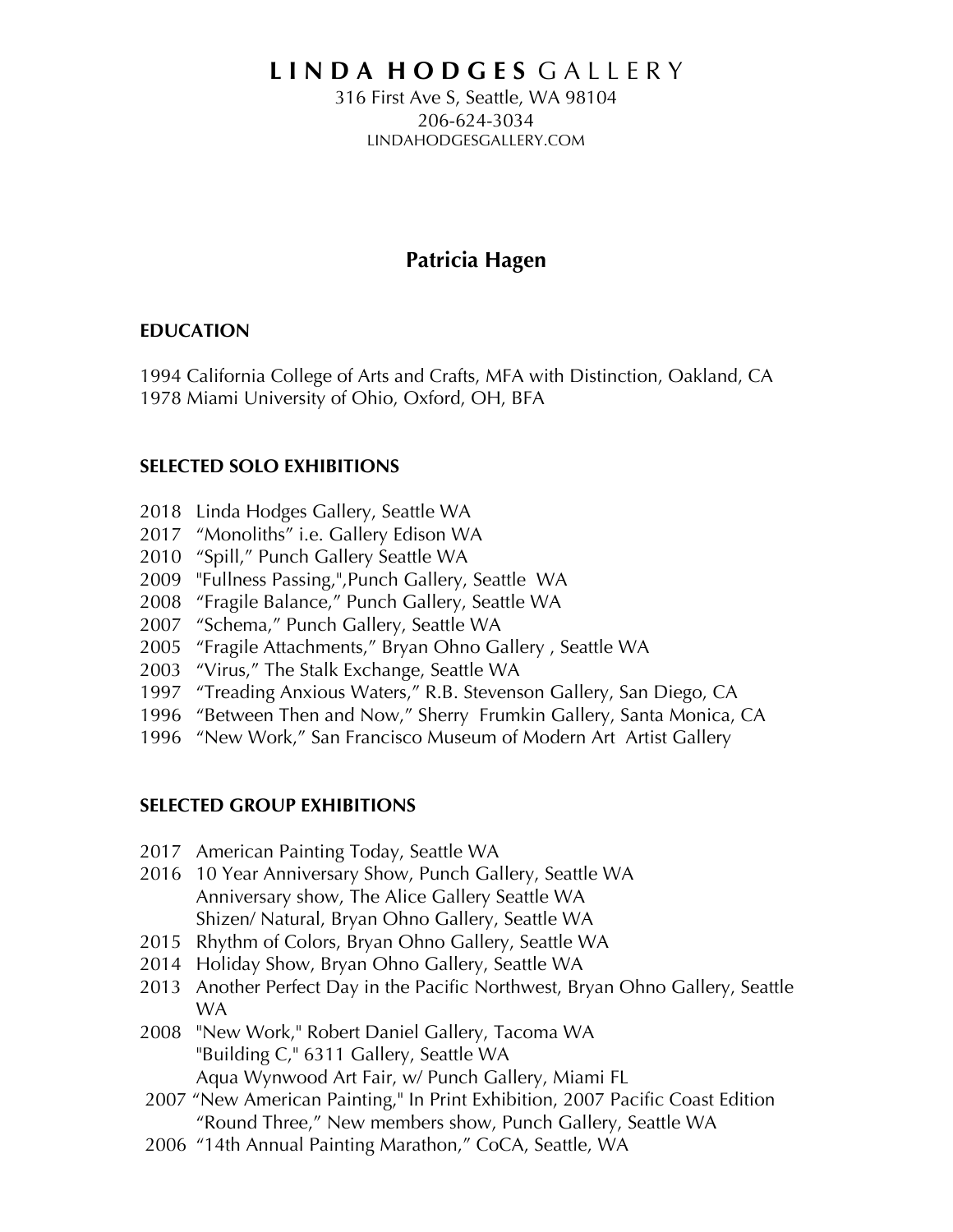"Aesthetics/Analytics," Seattle Art Museum Gallery, Seattle WA "New American Painting," In Print Exhibition, Issue 61, Pacific Coast Edition

- 2005 "They Shoot Painters, Don't They?," CoCA, Seattle WA "In Focus" - Seattle Galleries at RSG - Bryan Ohno Gallery, Seattle Art Museum Gallery
- 2004 "Holiday Group Exhibition," Bryan Ohno Gallery, Seattle WA "Material Witness," Kirkland Art Center, Kirkland WA "Introductions," Seattle Art Museum Gallery, Seattle WA "CCA/See," The Oliver Art Center, California College of the Arts, Oakland CA

"Gallery Artists," R.B. Stevenson Gallery, San Diego CA

- 2003 "CCAC," Andrea Schwartz Gallery, San Francisco CA
- 2002 "New Work," R.B. Stevenson Gallery, San Diego CA
- 2001 "Oakland Museum at Lathem Square," Oakland CA
- 1999 "Tender," Southern Exposure Gallery, San Francisco CA
- 1998 "Two Coasts, Four Visions," Horn Gallery, Babson College, Babson MA "Pro Arts Juried Annual," Pro Arts Gallery, Oakland CA, Juror's Recognition Award
- 1997 "Small Figurative Works," Armory Art Center, West Palm Beach FL "Comic Inspirations," Adam Baumgold Gallery, New York NY "New Faces," Irvine Valley College, Irvine CA "New American Talent," Austin Museum of Art at Laguna Gloria, Austin TX Curated by Lisa Phillips, Whitney Museum of American Art
- 1995 "Selections," Adam Baumgold Gallery, New York NY "Biennial Print and Drawing Exhibition," Triton Museum, Santa Clara CA Juror, Robert Flynn Johnson
- 1994 "Excess Baggage," The Luggage Store Gallery, San Francisco CA "New Images," Center for the Visual Arts, Oakland CA "Thesis Exhibition," California College of Arts and Crafts, Oakland CA "Berkeley Art Center Annual Exhibition," Berkeley CA, Special Recognition Award, Curators, Boyd Allen, Mildred Howard, and Paul Tomidy
- 1993 Emeryville Art Exhibition, Emeryville CA, Jurors Price Amerson and Phil Linhares
- 1992 Emeryville Art Exhibition, Emeryville CA, Jurors Kathern Reasoner and John Caldwe

## **PUBLICATIONS**

"New American Painting," Pacific Coast Edition, 2016 "New American Painting," Issue 73, Pacific Coast Edition, 2008 "New American Painting," Issue 61, Pacific Coast Edition, 2006 "Bird Dog," Issue 7, 2006 "Seattle Weekly," Volume 29, Number 32, August 11-17, 2004 "Studio Notes," Number 21, October 1998, Bencia CA "The Publication," Vol. II/ Issue VIII, October 1997, San Diego CA "New American Paintings," Spring 1996 Volume I, Number VI, The Open Studio Press "Artweek," June 1996, San Jose CA